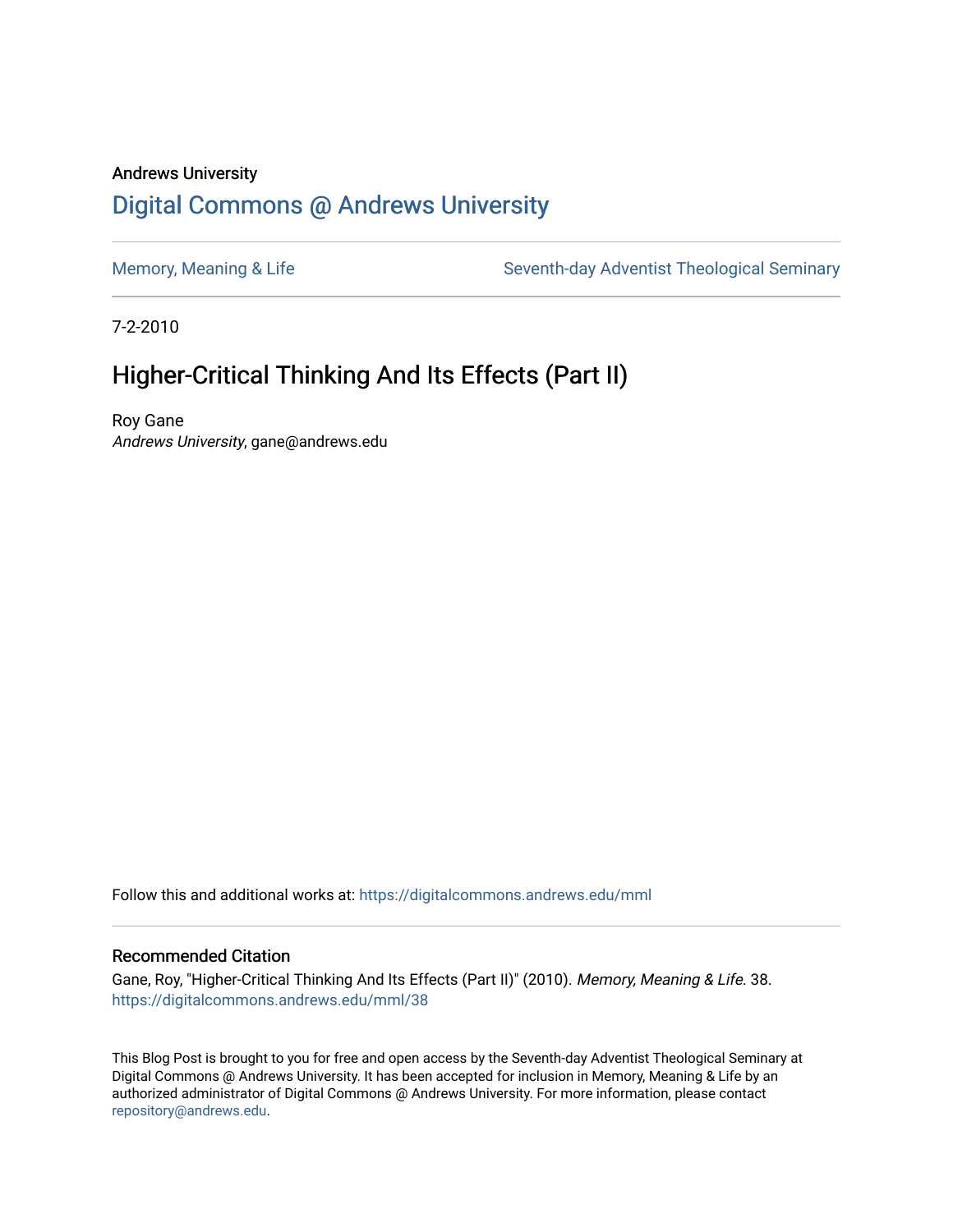The Wayback Machine - http://web.archive.org/web/20120713022717/http://www.memorymeaningfaith.or…

# **[Memory, Meaning & Faith](http://web.archive.org/web/20120713022717/http://www.memorymeaningfaith.org/blog/)**

- [Main](http://web.archive.org/web/20120713022717/http://www.memorymeaningfaith.org/blog)
- [About](http://web.archive.org/web/20120713022717/http://www.memorymeaningfaith.org/blog/about.html)
- [Archives](http://web.archive.org/web/20120713022717/http://www.memorymeaningfaith.org/blog/archives.html)

[« Contemporary Scholars On Historical Criticism](http://web.archive.org/web/20120713022717/http://www.memorymeaningfaith.org/blog/2010/06/contemporary-scholars-on-historical-criticism.html) [| M](http://web.archive.org/web/20120713022717/http://www.memorymeaningfaith.org/blog/2010/07/highercritical-thinking-part-iii.html)[ain](http://web.archive.org/web/20120713022717/http://www.memorymeaningfaith.org/blog/) | Higher-Critical Thinking And Its Effects (Part III)  $\overline{\mathbf{v}}$ 

# **July 02, 2010**

### **Higher-Critical Thinking And Its Effects (Part II)**

In the <u>first post</u> of this series, I discussed some strategies for attempting to change Scripture in order to avoid allowing its system of divine principles to guide belief and lifestyle (against  $2$  Tim  $3:16-17$ ). Strategies that have been employed through the centuries include: cut out what you don't like, supplement Scripture, or treat it as obsolete. Here is another strategy, which has become highly developed:

#### **Treat It As Merely Human.**

During the so-called "Age of Enlightenment" (mainly in the 1700s), brilliant thinkers asserted that authority over human life was primarily based on human reason. The Bible, which establishes paramount divine authority, got in the way of this notion. So some learned individuals claimed that at least parts of the Bible are merely a human production, which brings these portions down to the level of human reason. This approach, which is still widespread in biblical scholarship, claims that the Word of God is contained in Scripture, but there are parts of Scripture that are not the Word of God (so said [Semler](http://web.archive.org/web/20120713022717/http://en.wikipedia.org/wiki/Johann_Salomo_Semler#Classification)).

If some parts of the Bible record or reflect authentic messages from God and others do not, the huge problem is how to differentiate between these components. The process is somewhat like an archaeological excavation, which sifts through a lot of material to find what is valuable. With regard to a prophetic book, such as Ezekiel, the question is: Which words originated with the prophet himself, who had direct access to God, and which words were added later by other people, whose thoughts were merely their own?

[In a seminar on Ezekiel at the University of California, Berkeley in 1982, visiting professor Moshe](http://web.archive.org/web/20120713022717/http://en.wikipedia.org/wiki/Moshe_Greenberg) Greenberg (from the Hebrew University of Jerusalem) told our class about the range of critical commentaries on Ezekiel. The most conservative (Fohrer) said that two-thirds of the book went back to the prophet. The most radical (Holscher) had rather arbitrarily decided that Ezekiel only wrote in a poetic style, of which he found only 17 verses out of 48 chapters.

With disagreement of such magnitude, how can anyone be sure what comes from God?

#### **Critical Tools**

Scholars have developed finely tuned "tools" to identify original human elements in the Bible's formation, such as authors/sources, editors/redactors, literary forms/genres arising from particular life situations, and the origin and development of units of traditional material cited in the Bible. It is true that human sources, redactors, forms, and traditions played important roles in development of Scripture. But the Bible supplies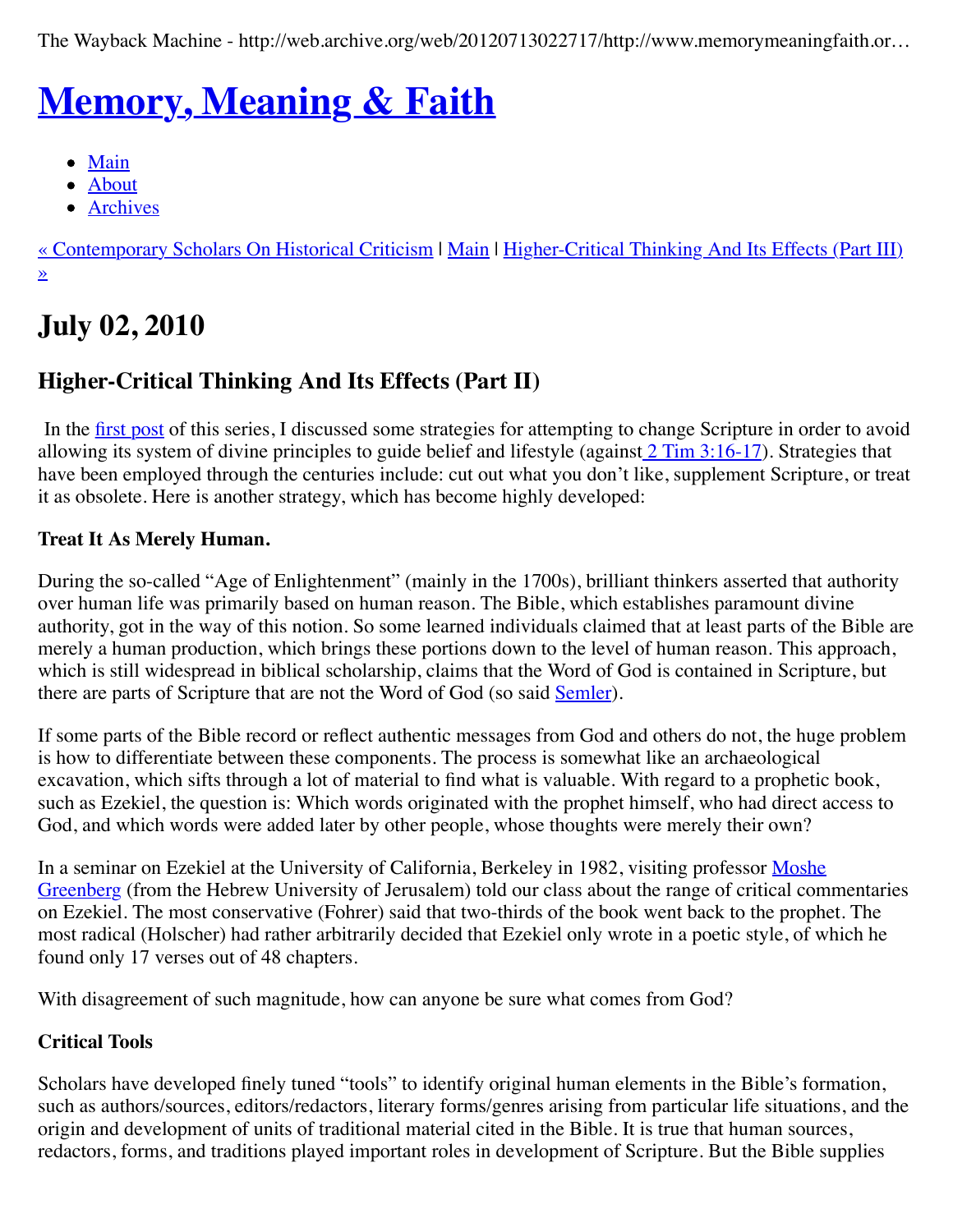only sketchy information regarding these, in accord with its own concern to project its messages as originating from God.

Of course it is legitimate to investigate all information that the Bible provides regarding its human authorship, including its authors/sources, editors, literary forms, etc. But solid Biblical information is not enough for "critical" scholars bent on virtually editing the biblical text by attempting to separate human from divine material (see Roy Gane, ["An Approach to the Historical-Critical Method,](http://web.archive.org/web/20120713022717/http://www.ministrymagazine.org/archive/1999/March/an-approach-to-the-historical-critical-method)" *Ministry*). So they rely on internal literary clues—such as narrative disconnects (real or apparent) and differences in style—to speculatively reconstruct different strands of authorship.

It is true that the Bible contains different strands of authorship. Books such as Numbers, Chronicles, and Luke explicitly state that they used some oral or written sources. There were also editors, such as the anonymous individual(s) who added Deuteronomy 34, regarding Moses' death. But scholars go beyond solid evidence to hypothetically reconstruct Yahwistic (J), Elohistic (E), Deuteronomistic (D), and Priestly (P) sources of the Pentateuch, dating from centuries after Moses, whose historical existence is disbelieved or doubted.

If there was no Moses as the primary human author of the books attributed to him by Jesus and the apostles (e.g.,  $\underline{\text{Lk } 24:27}$ ), he did not receive authoritative messages from God, including instructions for a sanctuary and its services that could serve as an accurate typology of greater and future salvific realities (e.g., Heb 7-[10\). In fact, many critical scholars do not believe that the sanctuary, including the ark of the covenant, ever](http://web.archive.org/web/20120713022717/http://www.biblestudytools.com/nrs/hebrews/passage.aspx?q=Hebrews+7;Hebrews+8;Hebrews+9;Hebrews+10) existed as material, historical entities; they were only imaginative inventions of Israelite folklore.

#### **Unreasonable Criticism**

The terms "criticism, " "critical," or "critic" can be positive, as when an art critic analyzes a Rembrandt painting, a rhetorical critic uncovers a literary arch pattern that helps us to understand and appreciate a prophetic oracle, or a textual critic sorts through variants in biblical manuscripts. But source, form, redaction, and tradition criticism are modes of so-called "higher-criticism" that impose human reason over the Bible in ways that affect how people receive its meaning, message, credibility, and authority. Reason itself is good and God-given as an indispensable ally of faith, but reason that displaces God is arrogant and ultimately unreasonable.

Modern critical scholarship of the Bible claims to be "scientific." But it routinely breaks one of the cardinal rules of science by attempting to build conclusions on analysis of data that it has altered through speculation to fit its presuppositions. A biologist, chemist, or social scientist would not last long if (s)he indulged in a circular approach by adding to or taking away from raw material or data that was supposed to serve as the subject of investigation. But biblical scholars reach the highest levels of academia by publishing erudite theories based on humanly edited versions of the biblical text.

When Moshe Greenberg told our class about the range of critical commentaries on Ezekiel (see above), I asked him where his forthcoming [Anchor Bible Commentary](http://web.archive.org/web/20120713022717/http://www.amazon.com/Ezekiel-1-20-Translation-Introduction-Commentary/dp/0385009542) on this biblical book would fit in the spectrum. He replied that his work would not likely be regarded as a critical commentary because he does not believe that the task of a commentator should include editing the text of Scripture. This revealed (1) his integrity as a researcher who does not alter his data, and (2) his understanding that the word "critical" in the context of "[historical-]critical commentary" refers to a process that involves editing the biblical text, which has come down to us in various manuscript forms, in a speculative attempt to reconstruct an original (and therefore divinely authoritative) text. "Critical" does not simply mean that a scholar takes all available and relevant contextual, linguistic, and historical data into account when interpreting the text, as Greenberg does in a masterfully comprehensive way.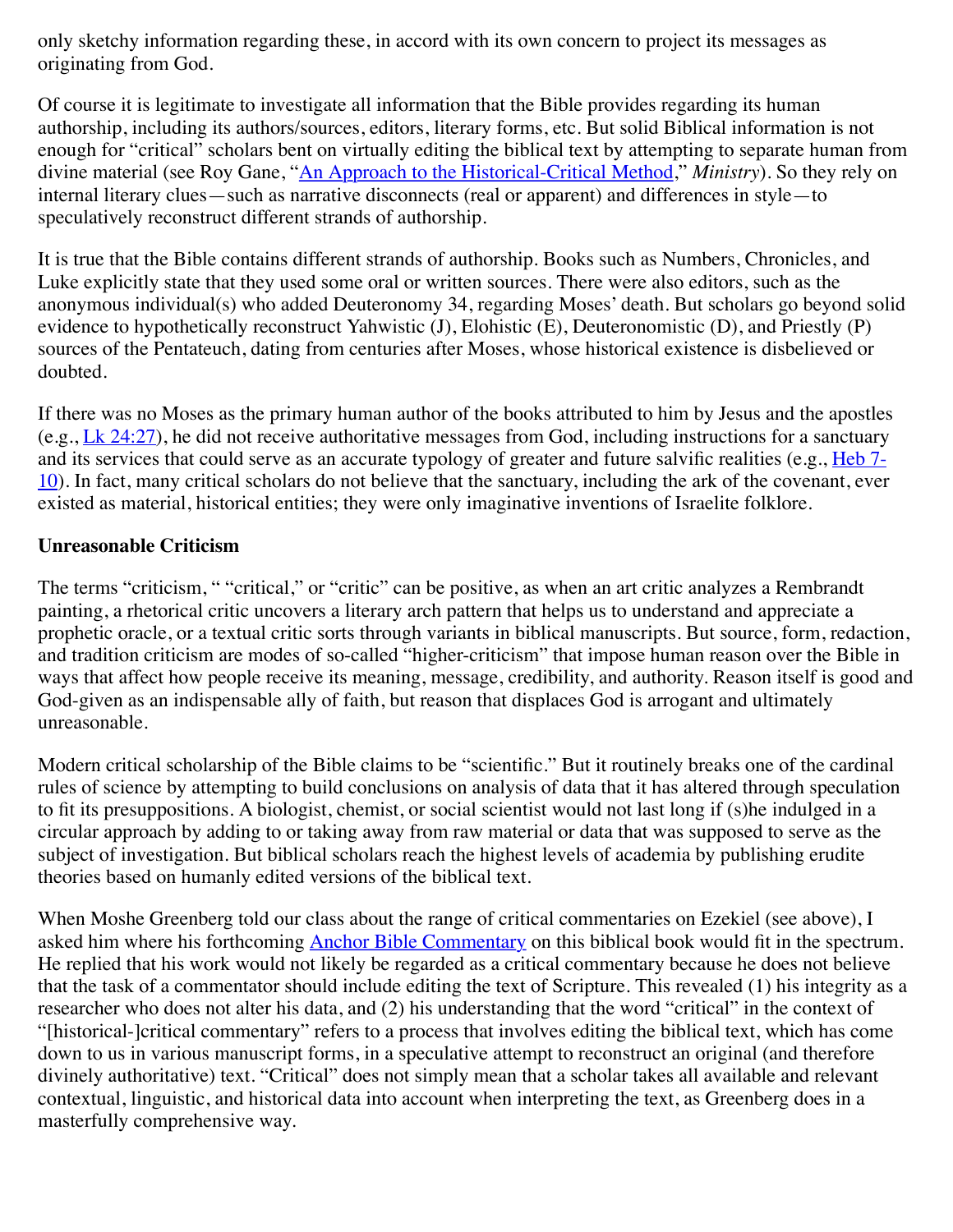It is true that critical scholars and their commentaries have made great contributions to our understanding of the Bible, which we can safely identify only if we are well equipped to differentiate between real data with conclusions logically derived from it versus speculative interpretations. But in recent decades, many biblical scholars have moved away from frustrating attempts to reconstruct earlier phases of the text, which have yielded endless debates about identification of human agents involved in authorship and the extent of their activities, but have not contributed to confidence in divine messages. These scholars prefer to focus on the rich history, meaning, and literary artistry of the existing Bible, which presents enough challenges and rewards for everyone.

#### **Questions**

- What evidence can you find in the Bible regarding its human authorship?
- Why do you think critical scholars are obsessed with reconstructing hypothetical earlier stages of the biblical text?
- Do influences of historical-critical scholarship affect attitudes of non-scholarly Christians and Jews toward the Bible, perhaps partly because many pastors and rabbis are trained by historical-critical scholars? If so, do these influences enhance or detract from faith in God?

To read **Part III** of this series, [click here.](http://web.archive.org/web/20120713022717/http://www.memorymeaningfaith.org/blog/2010/07/highercritical-thinking-part-iii.html)..

Posted by [Roy Gane](http://web.archive.org/web/20120713022717/http://profile.typepad.com/rgane) on July 02, 2010 in [History of Interpretation](http://web.archive.org/web/20120713022717/http://www.memorymeaningfaith.org/blog/history-of-interpretation/), [Philosophy of History](http://web.archive.org/web/20120713022717/http://www.memorymeaningfaith.org/blog/philosophy-of-history/) | [Permalink](http://web.archive.org/web/20120713022717/http://www.memorymeaningfaith.org/blog/2010/07/highercritical-thinking-part-ii.html)

[Save to del.icio.us](http://web.archive.org/web/20120713022717/http://del.icio.us/post) | The Way...

#### **Comments**

\_\_\_\_\_\_\_\_\_\_

You can follow this conversation by subscribing to the [comment feed](http://web.archive.org/web/20120713022717/http://www.memorymeaningfaith.org/blog/2010/07/highercritical-thinking-part-ii/comments/atom.xml) for this post.

#### **Verify your Comment**

#### **Previewing your Comment**

Posted by: 1

This is only a preview. Your comment has not yet been posted.

Post | Edit

Your comment could not be posted. Error type: Your comment has been posted. [Post another comment](javascript:void%200;)

<span id="page-3-0"></span>The letters and numbers you entered did not match the image. Please try again.

As a final step before posting your comment, enter the letters and numbers you see in the image below. This prevents automated programs from posting comments.

Having trouble reading this image? [View an alternate.](#page-3-0)

Continue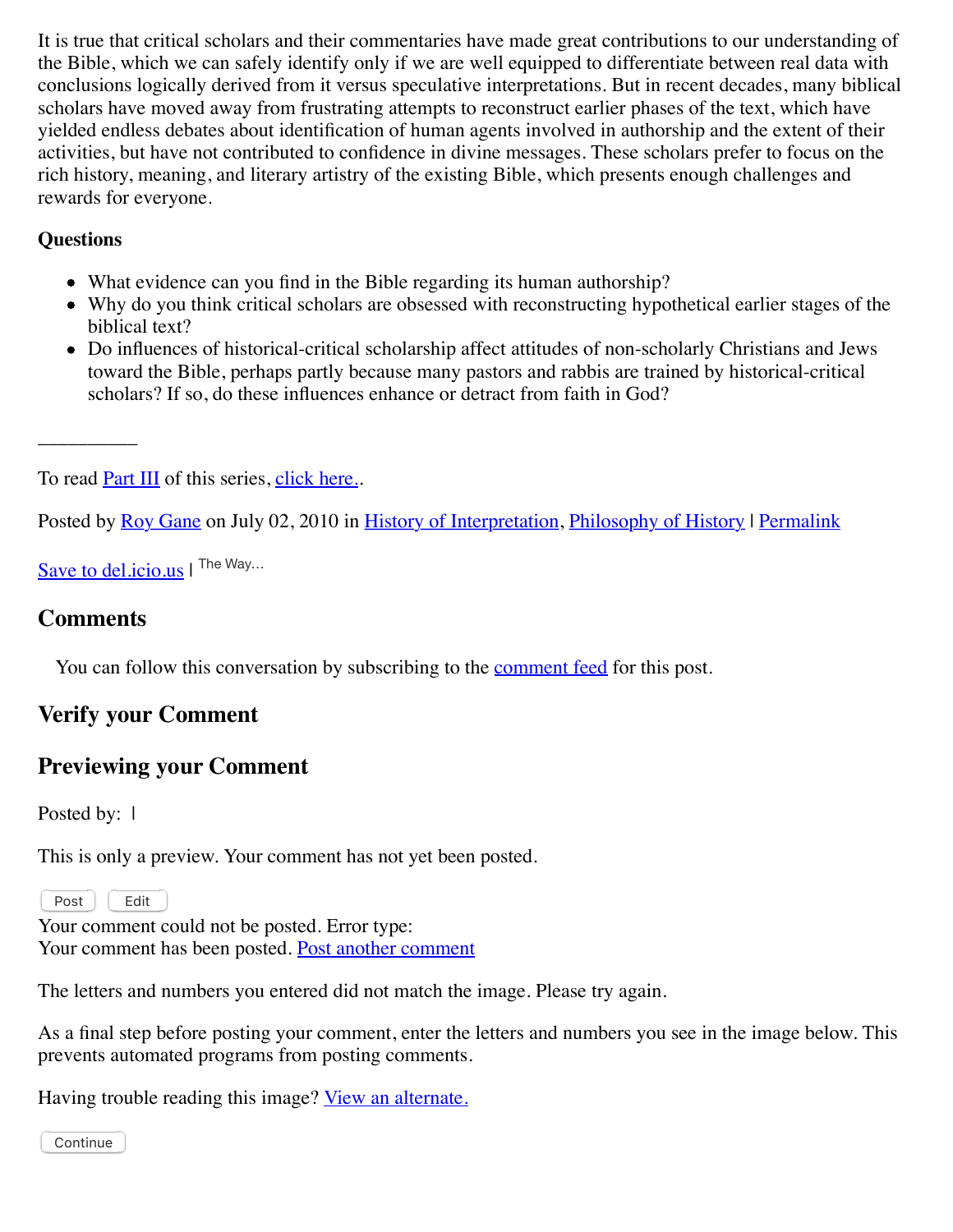### **Post a comment**

### **[About](http://web.archive.org/web/20120713022717/http://memorymeaningfaith.typepad.com/blog/about.html)**

[Memory, Meaning & Faith](http://web.archive.org/web/20120713022717/http://www.memorymeaningfaith.org/blog/about.html) is a blog covering Christian history in light of contemporary issues.

- [Why We're Here](http://web.archive.org/web/20120713022717/http://www.memorymeaningfaith.org/blog/why-were-here.html)
- [Who We Are](http://web.archive.org/web/20120713022717/http://www.memorymeaningfaith.org/blog/who-we-are.html)
- [What We Believe](http://web.archive.org/web/20120713022717/http://www.memorymeaningfaith.org/blog/what-we-believe.html)
- [Commenting Guidelines](http://web.archive.org/web/20120713022717/http://www.memorymeaningfaith.org/blog/commenting-guidelines.html)

### **[Subscribe](http://web.archive.org/web/20120713022717/http://www.memorymeaningfaith.org/blog/subscribe.html)**

**[Weekly Email Newsletter](http://web.archive.org/web/20120713022717/http://eepurl.com/im9P)** 

### **Search**

search

### **Popular Posts**

- [What Did The Adventist Pioneers Think About Women In Minestry?](http://web.archive.org/web/20120713022717/http://www.memorymeaningfaith.org/blog/2010/04/adventist-pioneers-women-ministry.html)
- ["Our College" Today](http://web.archive.org/web/20120713022717/http://www.memorymeaningfaith.org/blog/2010/06/our-college-today-.html)
- [The Hour Of His Judgment Is Come](http://web.archive.org/web/20120713022717/http://www.memorymeaningfaith.org/blog/2010/04/hour-judgment-is-come.html)
- $\bullet$  [Higher Critical Thinking \(Part I\)](http://web.archive.org/web/20120713022717/http://www.memorymeaningfaith.org/blog/2010/03/highercritical-thinking-part-i.html)
- [The Trinity Is A Paradox](http://web.archive.org/web/20120713022717/http://www.memorymeaningfaith.org/blog/2010/03/the-trinity-is-a-paradox.html)
- [The Great Commission Inside The Church](http://web.archive.org/web/20120713022717/http://www.memorymeaningfaith.org/blog/2010/04/the-great-comission-inside-the-church.html)
- [Arminianism and Adventism Symposium](http://web.archive.org/web/20120713022717/http://www.memorymeaningfaith.org/blog/arminianism-and-adventism-symposium/)

### **Recent Comments**

- [Florin Laiu on 2012 Seminary Scholarship Symposium: "Reception of Ellen White's Trinitarian](http://web.archive.org/web/20120713022717/http://www.memorymeaningfaith.org/blog/2012/02/2012-seminary-scholarship-symposium-.html) Statements by Her Contemporaries (1897–1915)"
- [Florin Laiu](http://web.archive.org/web/20120713022717/http://www.memorymeaningfaith.org/blog/2010/03/highercritical-thinking-part-i.html?cid=6a01287656f488970c017615d52191970c#comment-6a01287656f488970c017615d52191970c) on [Higher-Critical Thinking And Its Effects \(Part I\)](http://web.archive.org/web/20120713022717/http://www.memorymeaningfaith.org/blog/2010/03/highercritical-thinking-part-i.html)
- [Joseph](http://web.archive.org/web/20120713022717/http://www.memorymeaningfaith.org/blog/2010/04/hour-judgment-is-come.html?cid=6a01287656f488970c0176159b59aa970c#comment-6a01287656f488970c0176159b59aa970c) on [The Hour Of His Judgment Is Come](http://web.archive.org/web/20120713022717/http://www.memorymeaningfaith.org/blog/2010/04/hour-judgment-is-come.html)
- [D](http://web.archive.org/web/20120713022717/http://www.memorymeaningfaith.org/blog/2011/01/found-world-of-genesis-1-theistic-evolution-1.html?cid=6a01287656f488970c0163067e3d65970d#comment-6a01287656f488970c0163067e3d65970d)[C on The "Found" World of Genesis 1: Is Theistic Evolution a Meaningful Option for Seventh-day](http://web.archive.org/web/20120713022717/http://www.memorymeaningfaith.org/blog/2011/01/found-world-of-genesis-1-theistic-evolution-1.html) Adventists?
- [DC on 2012 Ellen White Issues Symposium: "Threads from an Old Fabric: New Discoveries](http://web.archive.org/web/20120713022717/http://www.memorymeaningfaith.org/blog/2012/04/2012-ellen-whites-issues-symposium-threads-from-an-old-fabric-holy-flesh-movement-indiana.html) Regarding the Holy Flesh Movement in Indiana (1899-1901) and Ellen White's Response"
- [Rebekah Allen](http://web.archive.org/web/20120713022717/http://www.memorymeaningfaith.org/blog/2010/04/adventist-pioneers-women-ministry.html?cid=6a01287656f488970c0168eb2eb63d970c#comment-6a01287656f488970c0168eb2eb63d970c) on [What Did Early Adventist Pioneers Think About Women in Ministry?](http://web.archive.org/web/20120713022717/http://www.memorymeaningfaith.org/blog/2010/04/adventist-pioneers-women-ministry.html)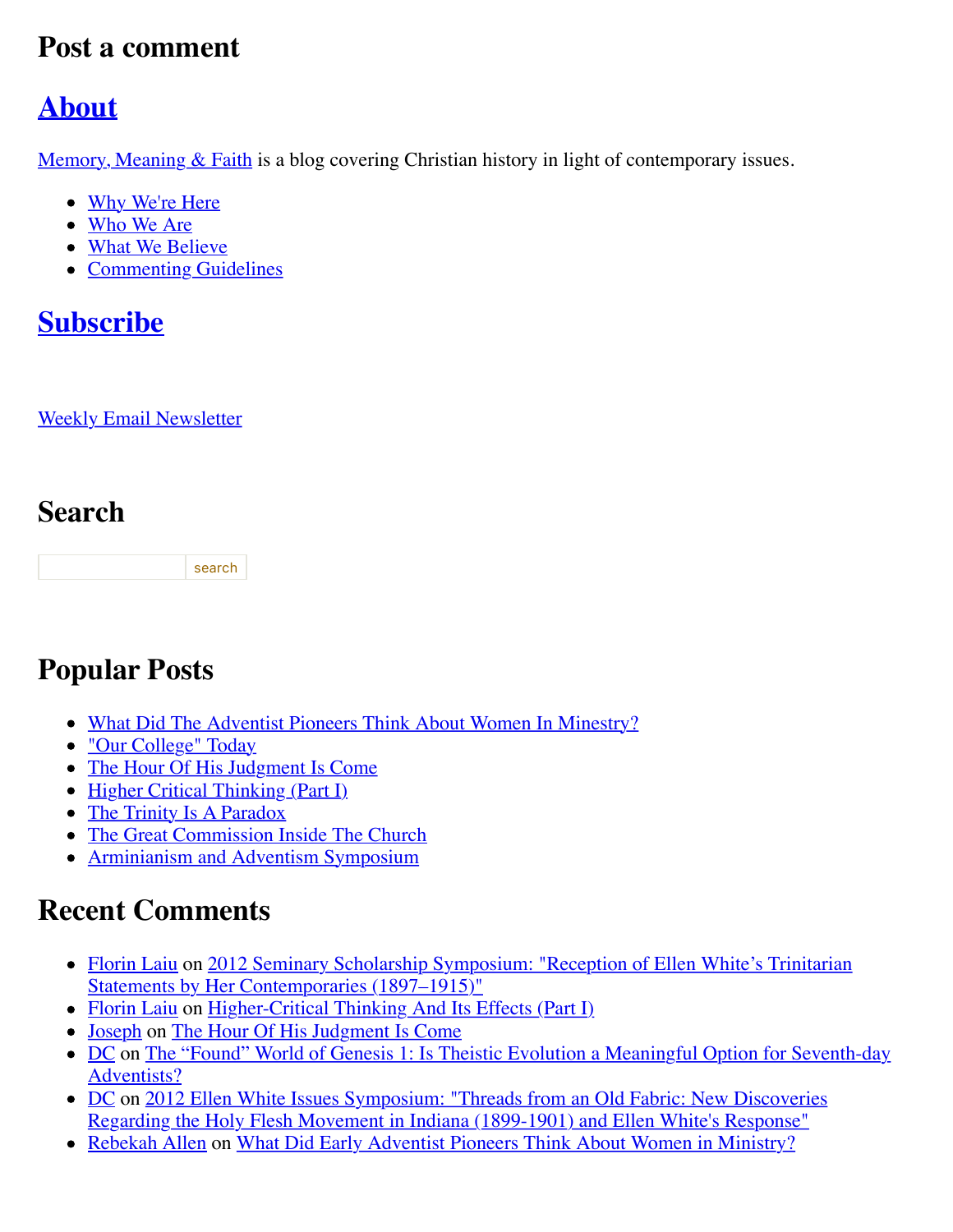- [Denis Kaiser on 2012 Seminary Scholarship Symposium: "Reception of Ellen White's Trinitarian](http://web.archive.org/web/20120713022717/http://www.memorymeaningfaith.org/blog/2012/02/2012-seminary-scholarship-symposium-.html) Statements by Her Contemporaries (1897–1915)"
- [Steve M on 2012 Seminary Scholarship Symposium: "Reception of Ellen White's Trinitarian](http://web.archive.org/web/20120713022717/http://www.memorymeaningfaith.org/blog/2012/02/2012-seminary-scholarship-symposium-.html) Statements by Her Contemporaries (1897–1915)"
- [Dojcin Zivadinovic](http://web.archive.org/web/20120713022717/http://www.memorymeaningfaith.org/blog/2012/04/2012-ellen-whites-issues-symposium-threads-from-an-old-fabric-holy-flesh-movement-indiana.html?cid=6a01287656f488970c0168ea439e71970c#comment-6a01287656f488970c0168ea439e71970c) on 2012 Ellen White Issues Symposium: "Threads from an Old Fabric: New [Discoveries Regarding the Holy Flesh Movement in Indiana \(1899-1901\) and Ellen White's Response"](http://web.archive.org/web/20120713022717/http://www.memorymeaningfaith.org/blog/2012/04/2012-ellen-whites-issues-symposium-threads-from-an-old-fabric-holy-flesh-movement-indiana.html)
- [Nicholas Miller](http://web.archive.org/web/20120713022717/http://www.memorymeaningfaith.org/blog/2012/02/adventists-and-ecumenism-the-good-and-the-bad.html?cid=6a01287656f488970c01676529bb76970b#comment-6a01287656f488970c01676529bb76970b) on [Adventists and Ecumenism: The Good and the Bad](http://web.archive.org/web/20120713022717/http://www.memorymeaningfaith.org/blog/2012/02/adventists-and-ecumenism-the-good-and-the-bad.html)

### **[Categories](http://web.archive.org/web/20120713022717/http://www.memorymeaningfaith.org/blog/archives.html)**

- [2010 Adventist Historians' Conference](http://web.archive.org/web/20120713022717/http://www.memorymeaningfaith.org/blog/2010-adventist-historians-conference/)
- [2012 Seminary Scholarship Symposium](http://web.archive.org/web/20120713022717/http://www.memorymeaningfaith.org/blog/2012-seminary-scholarship-symposium/)
- [Adventist Studies](http://web.archive.org/web/20120713022717/http://www.memorymeaningfaith.org/blog/adventist-studies/)
- [Archaeology](http://web.archive.org/web/20120713022717/http://www.memorymeaningfaith.org/blog/archaeology/)
- [Arminianism and Adventism Symposium](http://web.archive.org/web/20120713022717/http://www.memorymeaningfaith.org/blog/arminianism-and-adventism-symposium/)
- [Biblical Backgrounds](http://web.archive.org/web/20120713022717/http://www.memorymeaningfaith.org/blog/biblical-backgrounds/)
- [Blog Information](http://web.archive.org/web/20120713022717/http://www.memorymeaningfaith.org/blog/blog-info/)
- [Book Review](http://web.archive.org/web/20120713022717/http://www.memorymeaningfaith.org/blog/book-review/)
- [Church and Society](http://web.archive.org/web/20120713022717/http://www.memorymeaningfaith.org/blog/church-and-society/)
- [Church History](http://web.archive.org/web/20120713022717/http://www.memorymeaningfaith.org/blog/church-history/)
- [Ellen White Symposium](http://web.archive.org/web/20120713022717/http://www.memorymeaningfaith.org/blog/ellen-white-symposium/)
- [Historical Theology](http://web.archive.org/web/20120713022717/http://www.memorymeaningfaith.org/blog/theology/)
- [History of Interpretation](http://web.archive.org/web/20120713022717/http://www.memorymeaningfaith.org/blog/history-of-interpretation/)
- [Missions and Ministry](http://web.archive.org/web/20120713022717/http://www.memorymeaningfaith.org/blog/missions-and-ministry/)
- [Philosophy of History](http://web.archive.org/web/20120713022717/http://www.memorymeaningfaith.org/blog/philosophy-of-history/)
- Ouotable
- [Science and Theology](http://web.archive.org/web/20120713022717/http://www.memorymeaningfaith.org/blog/science-and-theology/)

### **Recent Posts**

- [2012 Ellen White Issues Symposium: "Ellen G. White on Leadership and Power"](http://web.archive.org/web/20120713022717/http://www.memorymeaningfaith.org/blog/2012/04/2012-ellen-whites-issues-symposium-white-on-leadership-and-power.html)
- [2012 Ellen White Issues Symposium: "Threads from an Old Fabric: New Discoveries Regarding the](http://web.archive.org/web/20120713022717/http://www.memorymeaningfaith.org/blog/2012/04/2012-ellen-whites-issues-symposium-threads-from-an-old-fabric-holy-flesh-movement-indiana.html) Holy Flesh Movement in Indiana (1899-1901) and Ellen White's Response"
- [2012 Ellen White Issues Symposium: "Can a Biblical Inspired Writer Use Literary Sources?"](http://web.archive.org/web/20120713022717/http://www.memorymeaningfaith.org/blog/2012/03/2012-ellen-whites-issues-symposium-inspired-writer-literary-sources.html)
- [2012 Ellen White Issues Symposium: "D. M. Canright and Inspiration: The Origin of a Crisis"](http://web.archive.org/web/20120713022717/http://www.memorymeaningfaith.org/blog/2012/03/2012-ellen-whites-issues-symposium-canright-ellen-white-inspiration-crisis.html)
- [2012 Ellen White Issues Symposium: "Ellen White and Me"](http://web.archive.org/web/20120713022717/http://www.memorymeaningfaith.org/blog/2012/03/2012-ellen-white-issues-symposium-ellen-white-and-me.html)
- [2012 Seminary Scholarship Symposium: "The Authoritative Hermeneutics in Irenaeus and Tertullian"](http://web.archive.org/web/20120713022717/http://www.memorymeaningfaith.org/blog/2012/03/2012-sss-authoritative-hermeneutics-in-irenaeus-and-tertullian.html)
- [2012 Seminary Scholarship Symposium: "Reception of Ellen White's Trinitarian Statements by Her](http://web.archive.org/web/20120713022717/http://www.memorymeaningfaith.org/blog/2012/02/2012-seminary-scholarship-symposium-.html) Contemporaries (1897–1915)"
- [2012 Seminary Scholarship Symposium: "A Theology of Music Among Sabbatarian Adventists, 1849-](http://web.archive.org/web/20120713022717/http://www.memorymeaningfaith.org/blog/2012/02/2012-sss-theology-of-music-sabbatarian-adventists-1849-1863.html) 1863"
- [Adventists and Ecumenism: The Good and the Bad](http://web.archive.org/web/20120713022717/http://www.memorymeaningfaith.org/blog/2012/02/adventists-and-ecumenism-the-good-and-the-bad.html)
- [The "Found" World of Genesis 1 Part II: How Does Science Inform Theology](http://web.archive.org/web/20120713022717/http://www.memorymeaningfaith.org/blog/2011/08/the-found-world-of-genesis-1-part-ii-science-informing-theology.html)

## **[Archives](http://web.archive.org/web/20120713022717/http://www.memorymeaningfaith.org/blog/archives.html)**

- $\bullet$  [April 2012](http://web.archive.org/web/20120713022717/http://www.memorymeaningfaith.org/blog/2012/04/index.html)
- $\bullet$  [March 2012](http://web.archive.org/web/20120713022717/http://www.memorymeaningfaith.org/blog/2012/03/index.html)